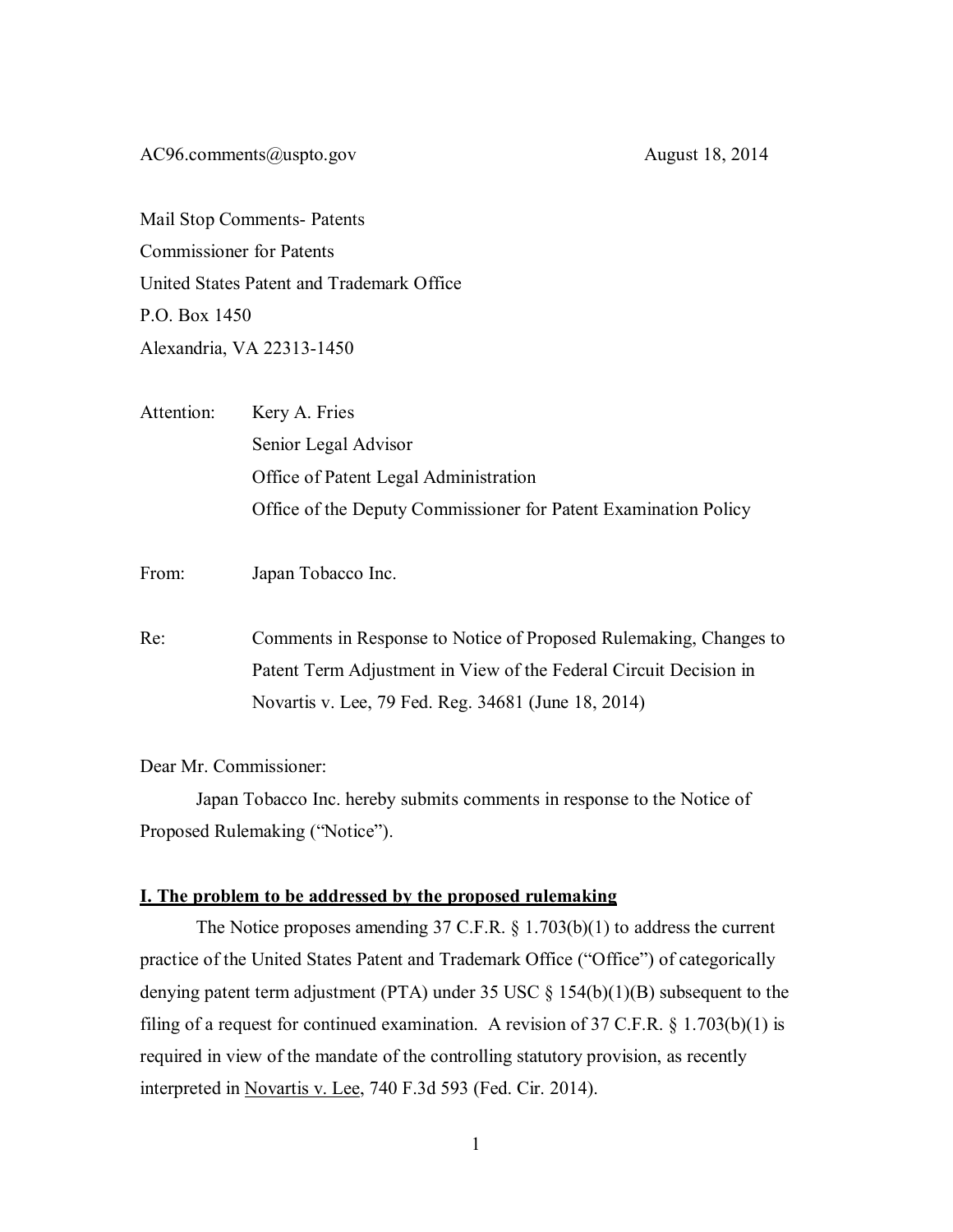# **(A) Statutory and regulatory framework for B Delay**

Section 154(b)(1)(B) of Title 35 provides for extension of the term of a patent for failure of the Office to issue a patent within three years of the filing date of an application ("B Delay"). The statute provides several narrowly tailored time periods that are to be excluded from B Delay. One of the periods excluded by the statute is time consumed by continued examination requested by the applicant.

"[I]f the issue of an original patent is delayed due to the failure of the United States Patent and Trademark Office to issue a patent within 3 years after the actual filing date of the application in the United States, not including …any time consumed by continued examination of the application requested by the applicant under section  $132(b)$  ..., the term of the patent shall be extended 1 day for each day after the end of that 3-year period until the patent is issued." 35 USC  $\S$  154(b)(1)(B)(i) (emphasis added).

The Office originally promulgated 37 C.F.R. § 1.703(b)(1) in an effort to implement this statutory provision.

(b) The period of adjustment under  $\S$  1.702(b) is the number of days, if any, in the period beginning on the day after the date that is three years after the date on which the application was filed … and ending on the date a patent was issued, but not including the sum of the following periods:

(1) The number of days, if any, in the period beginning on the date on which a request for continued examination of the application under 35 U.S.C. 132(b) was filed and ending on the date the patent was issued.

The original regulation defines the period of "time consumed by continued examination of the application requested by the applicant" from the filing of a request for continued examination under 35 U.S.C. 132(b) to and including the date of issuance of the patent. The court in Novartis v. Lee held this regulation to be inconsistent with the controlling statute, 35 USC  $\S$  154(b)(1)(B)(i).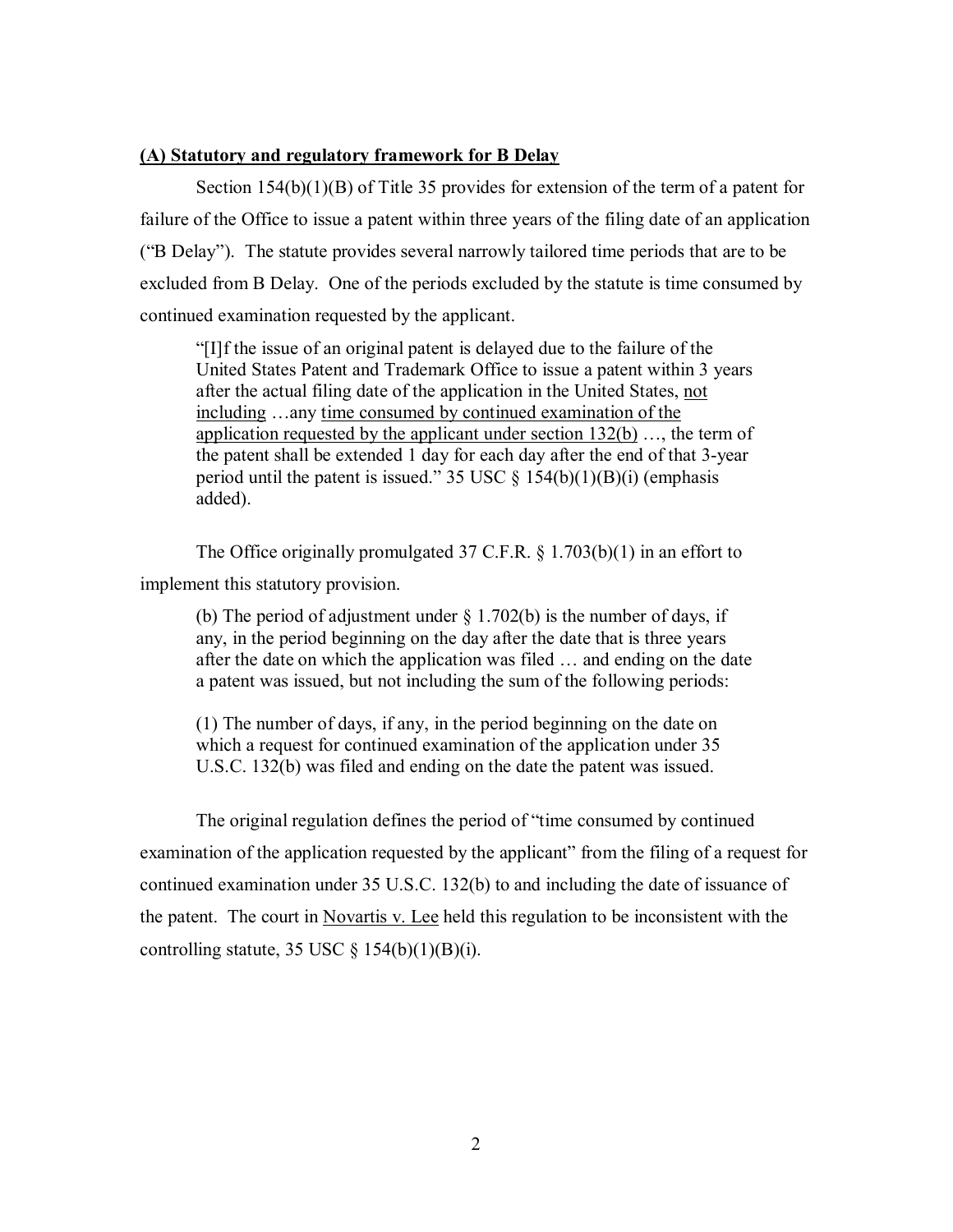## **(B) The proposed revision of 37 C.F.R. § 1.703(b)(1)**

The Notice proposes revising 37 C.F.R. § 1.703(b)(1) as follows

(b) The period of adjustment under  $\S$  1.702(b) is the number of days, if any, in the period beginning on the day after the date that is three years after the date on which the application was filed … and ending on the date a patent was issued, but not including the sum of the following periods:

(1) The number of days, if any, in the period beginning on the date on which a request for continued examination of the application under 35 U.S.C. 132(b) was filed and ending on the date of mailing of a notice of allowance under 35 U.S.C. 151, unless prosecution in the application is reopened, in which case the period of adjustment under Sec. 1.702(b) also does not include the number of days, if any, in the period or periods beginning on the date on which a request for continued examination of the application under 35 U.S.C. 132(b) was filed or the date of mailing of an action under 35 U.S.C. 132, whichever occurs first, and ending on the date of mailing of a subsequent notice of allowance under 35 U.S.C. 151.

The proposed revised regulation defines the statutory period of "time consumed by continued examination of the application requested by the applicant under section 132(b)" as (i) extending from the filing of a request for continued examination under 35 U.S.C. § 132(b) to and including the date of mailing of a notice of allowance, and (ii) including post-allowance examination initiated by the Office's mailing of an Office Action that reopens prosecution.

# **(C) The date of mailing of a notice of allowance should not be included as "time consumed by continued examination of the application"**

The proposed revision to 37 C.F.R. § 1.703(b)(1) includes the date of mailing of a notice of allowance as "time consumed by continued examination of the application" that is to be excluded from B delay. For the following reasons, the proposed revision is (like the regulation it is intended to replace) inconsistent with the controlling statute.

 "An 'examination' presumptively ends at allowance, when prosecution is closed and there is no further examination on the merits in the absence of a special reopening." Novartis at 602. "Prosecution in an application is closed as used in this section means that ... the last Office action is ... a notice of allowance..." 37 CFR  $\S$  1.114(b).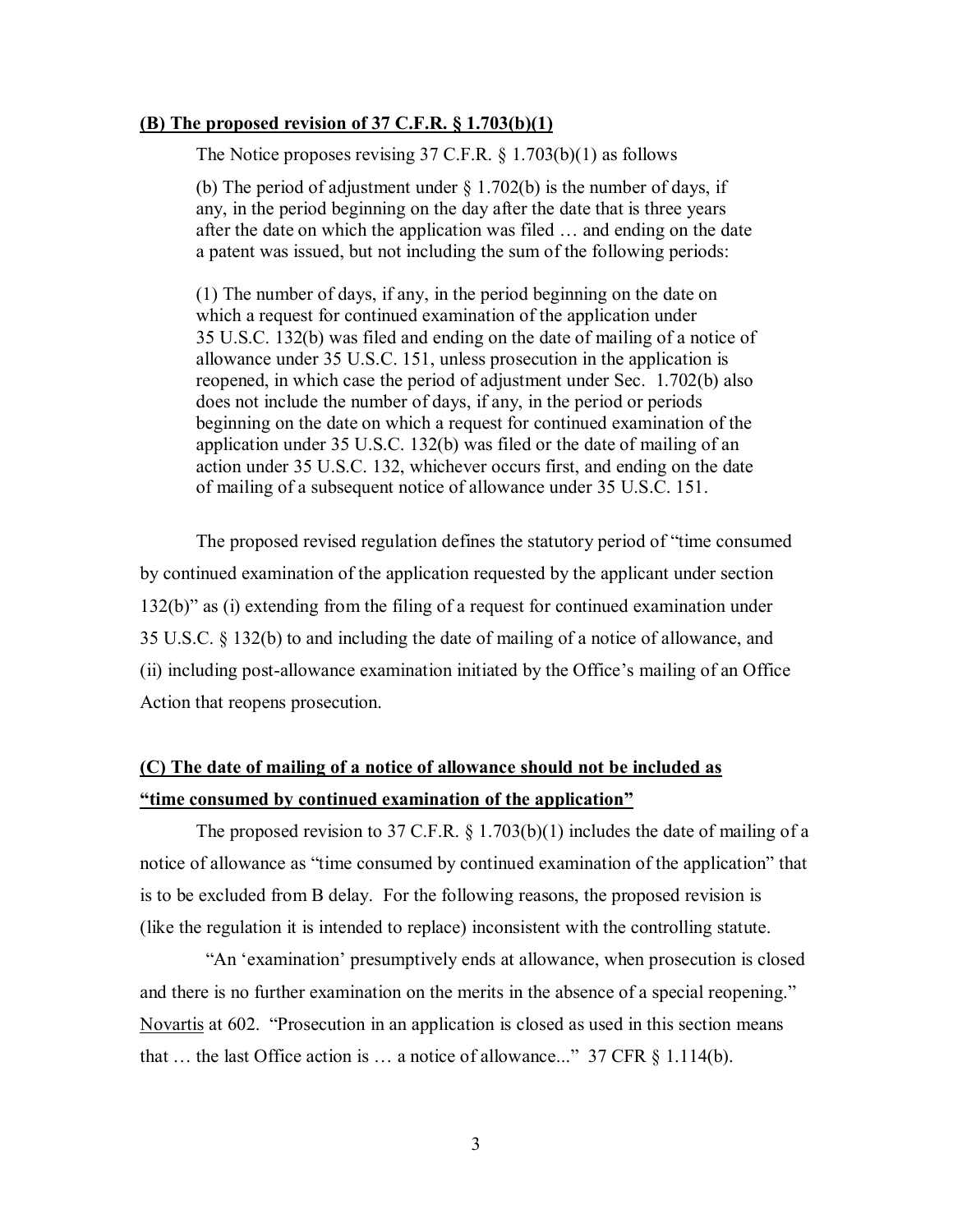"If prosecution in an application is closed, an applicant may request continued examination of the application…" 37 CFR § 1.114(a).

The Office's own request for continued examination regulations under 37 CFR § 1.114 make it abundantly clear that prosecution of an application is closed on the date that a notice of allowance is mailed, at which time an applicant may file a request for continued examination if it has a submission that it wants to have considered by the examiner. However, the proposed revision to 37 C.F.R. § 1.703(b)(1) takes the untenable position that "continued examination of the application" (the language of 35 USC  $\S$  154(b)(1)(B)(i)) occurs on a date where prosecution is closed (i.e., the date that a notice of allowance is mailed) and the only way for the applicant to obtain continued examination is to file a request for continued examination.

To render it consistent with the controlling statute, the revised regulation should be further revised to specify that the "time consumed by continued examination" ends the day before the date of the mailing of the notice of allowance. Given the court's adoption of the Novartis position "that the 'time consumed by continued examination' should be limited to the time before allowance…" the Office lacks any basis to reach an outcome in the revised regulation other than that provided by the court. Novartis at 601-02 (emphasis added).

In addition to the foregoing, proposed new 37 C.F.R.  $\S 1.704(c)(12)$  seeks to reduce PTA (in applications where a request for continued examination is filed after a notice of allowance) for a period that includes the date of the mailing of a notice of allowance. When the effects of the two proposed new rules are considered in combination, an application in which a request for continued examination is filed would be categorically prevented from receiving PTA for *any* date on which a notice of allowance is mailed. All notice of allowance dates in continued examination cases would be either excluded from B Delay by  $\S 1.703(b)(1)$  or included in an applicant delay penalty under  $\S 1.704(c)(12)$  (or in some instances both, if multiple requests for continued examination are filed, resulting in a double penalty). This proposed application of the statute is directly contrary to the Novartis court's admonition that "[s]uch time from allowance to issuance undisputedly would count toward the PTO's three-year allotment in a case not involving a continued examination. There is no basis

4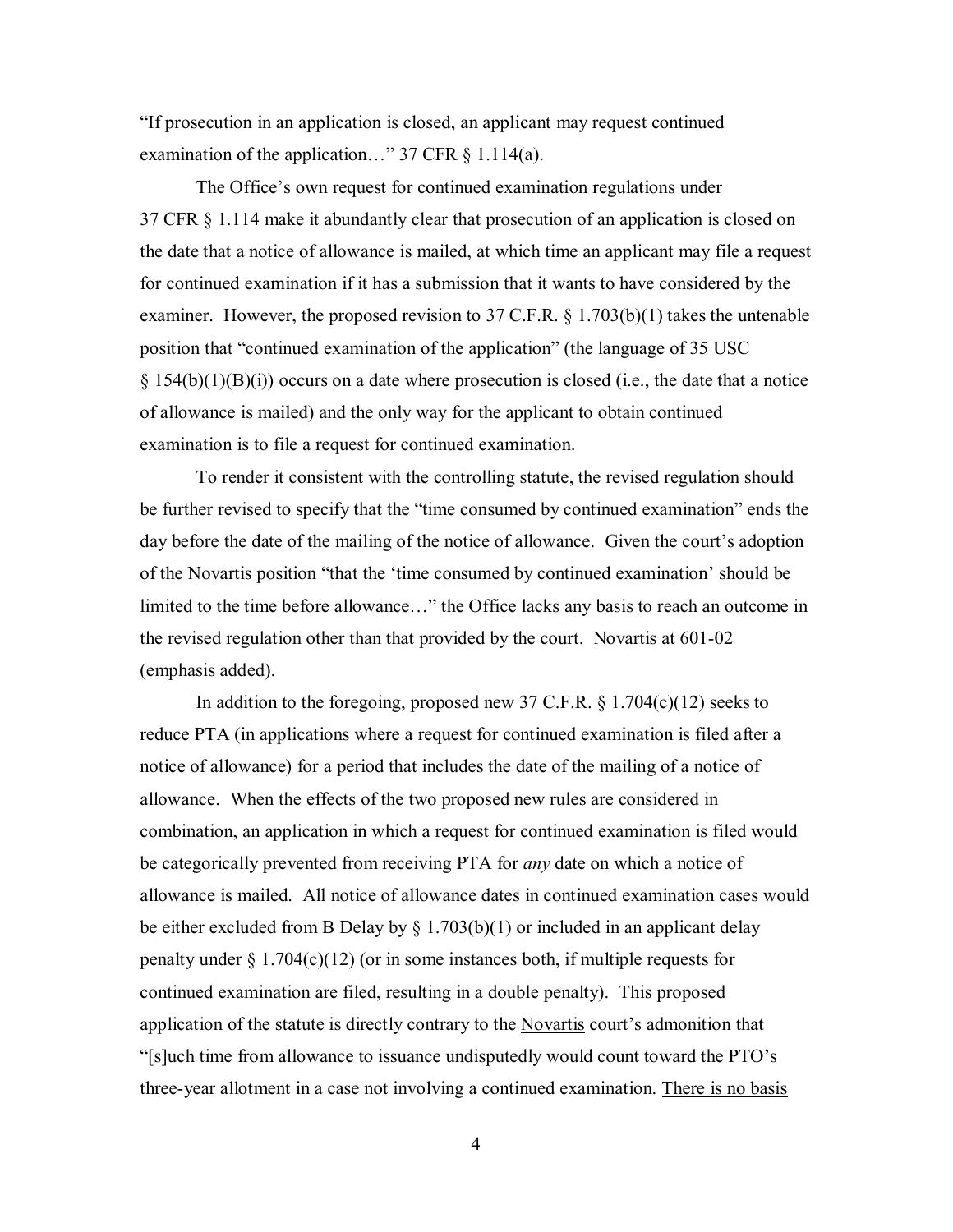for distinguishing a continued-examination case." Novartis at 601-02 (emphasis added). This aspect of the proposed new rule thus continues the type of unjustified differential treatment of continued examination cases that Novartis had intended to eliminate.

In view of the foregoing remarks, the proposed revision to 37 C.F.R.  $§ 1.703(b)(1)$  is inconsistent with the controlling statute and must be amended such that the "time consumed by continued examination of the application" concludes on the day before the mailing of a notice of allowance.

# **(D) The Office may only exclude from B Delay "time consumed by continued examination of the application requested by the applicant under section 132(b)"**

The proposed revision to 37 C.F.R. § 1.703(b)(1) excludes from B Delay a period of time that does not constitute "time consumed by continued examination of the application requested by the applicant under section 132(b)." For the following reasons, the proposed revision is inconsistent with the controlling statute.

The period of time that is excluded from B Delay under 35 USC  $\S$  154(b)(1)(B)(i) is "time consumed by continued examination of the application requested by the applicant under section 132(b)" (emphasis added). Section 132(b) of Title 35 provides that "[t]he Director shall prescribe regulations to provide for the continued examination of applications for patent at the request of the applicant." The Office provides for the filing of a request for continued examination under 37 CFR § 1.114, which sets forth the means by which an applicant may request continued examination of an application when prosecution in the application is closed.

The proposed revision to 37 C.F.R.  $\S 1.703(b)(1)$  specifies two very different types of examination periods that are to be excluded from B Delay. The first begins "on the date on which a request for continued examination of the application under 35 U.S.C. 132(b) was filed." The beginning date of this period faithfully reflects that which is provided in the statute, i.e., continued examination of the application requested by the applicant under section 132(b). The second excluded examination period corresponds to examination resulting from the Office reopening prosecution after allowance, with the excluded period extending from the date of mailing of an action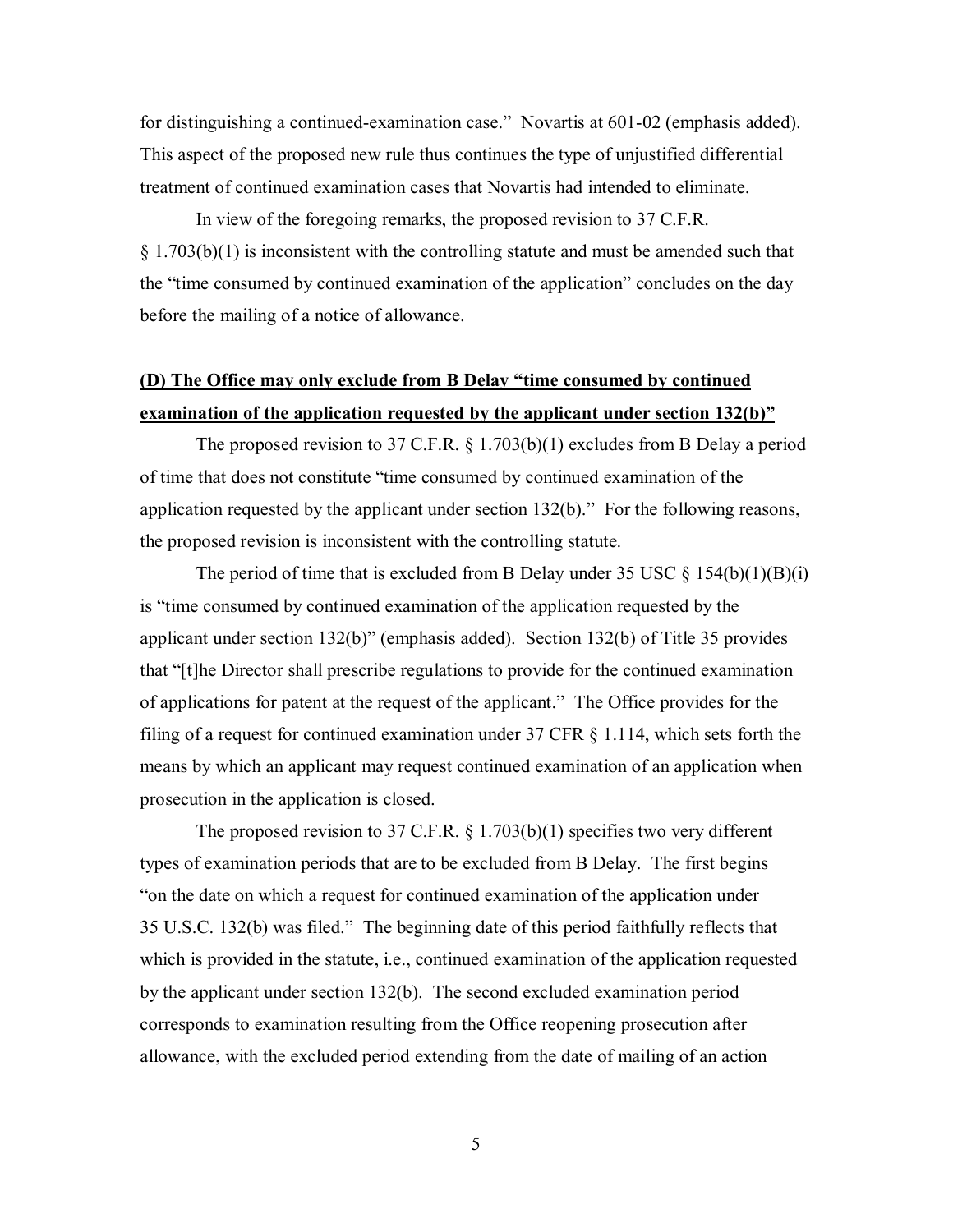under 35 U.S.C. 132 to the date of mailing of a subsequent notice of allowance. This exclusion has no basis in 35 USC  $\S$  154(b)(1)(B)(i).

When an applicant files a request for continued examination under 35 U.S.C. 132(b), the time consumed by that continued examination is properly excluded from B Delay. However, when that applicant-requested continued examination ends upon the allowance of the application, so does the B Delay exclusion. If prosecution of the application is reopened after allowance as a result of the applicant filing another request for continued examination, then that additional applicant-requested continued examination period must also be excluded from B Delay. However, the Office has no statutory authority to exclude from B Delay an examination period that is initiated by the Office. If an Examiner decides to issue an Office Action after having previously allowed an application, that does not constitute "continued examination of the application requested by the applicant under section 132(b)." In such a case, the continued examination of the application requested by the applicant ended when the application was previously allowed. There is no basis for the Office to treat such Examiner-initiated examination as being requested by the applicant under section 132(b).

In addition to an absence of statutory authority for excluding Examiner-initiated post-allowance examination from B Delay, there is no principle that would justify why such a PTA reduction should occur in an allowed application where a request for continued examination had been filed previously as compared to an allowed application where no request for continued examination had been filed. It is possible that an Examiner may reopen prosecution after allowance as a result of an applicant's postallowance information disclosure statement. However, an applicant filing such a postallowance information disclosure statement must meet the strict diligence requirements of 37 CFR  $\S$  1.97(e). There is no reason why a diligent applicant that happens to have previously filed a request for continued examination is selectively deserving of a PTA penalty in such a situation. This aspect of the proposed regulation would thus continue the type of unjustified differential treatment of continued examination cases that Novartis had intended to eliminate.

In view of the foregoing remarks, the proposed revision to 37 C.F.R.  $\S 1.703(b)(1)$  is inconsistent with the controlling statute and must be amended such that

6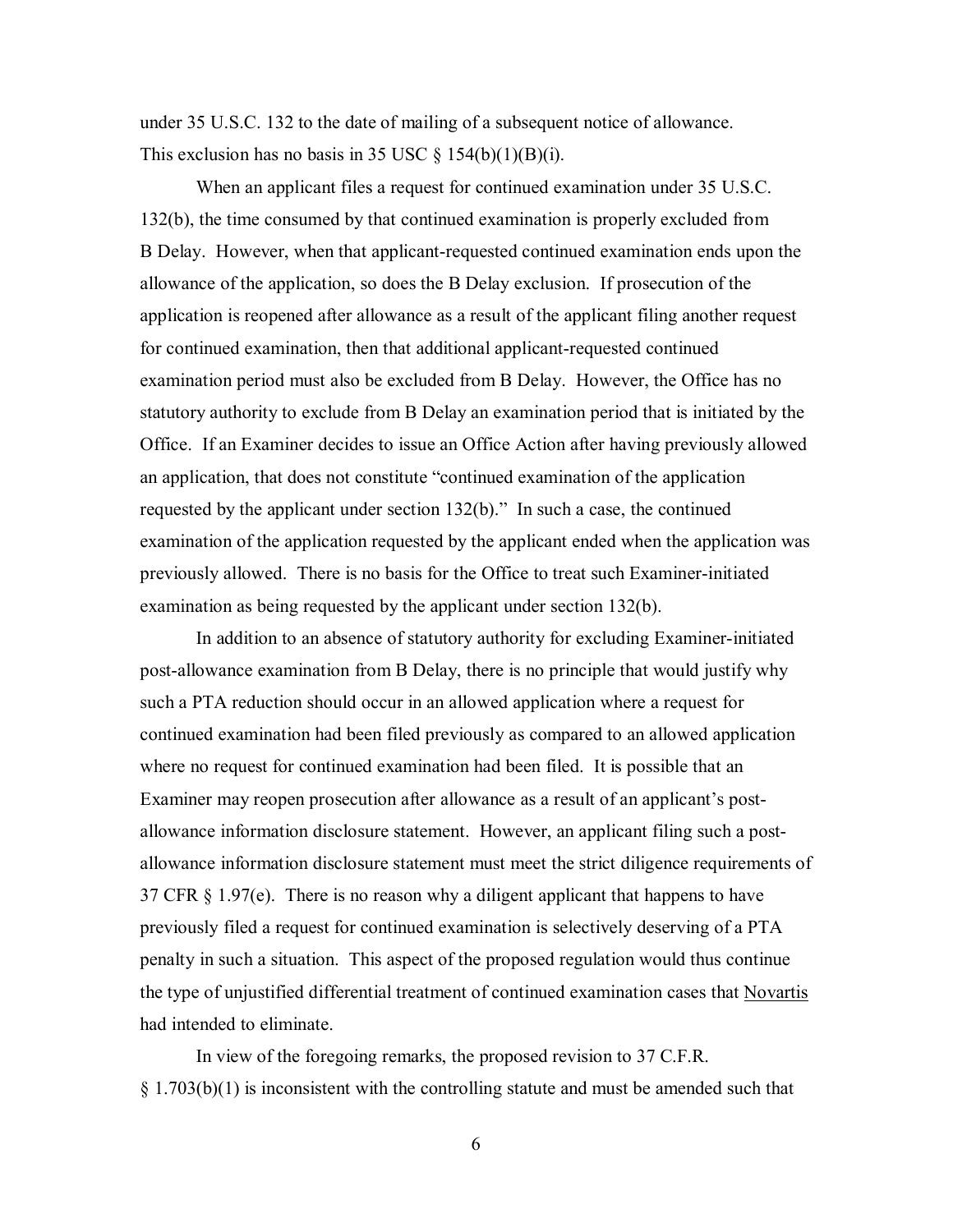only "time consumed by continued examination of the application requested by the applicant under section 132(b)" is excluded from B Delay.

#### **(E) Suggested alternative revision to 37 C.F.R. § 1.703(b)(1)**

The following suggested revision to 37 C.F.R. § 1.703(b)(1) renders it consistent with 35 USC  $\S$  154(b)(1)(B)(i), in the manner described above. In particular, the date of mailing of a notice of allowance is removed from the period of continued examination and only the period or periods constituting continued examination requested by the applicant under 35 USC § 132(b) are excluded from B Delay.

(b) The period of adjustment under  $\S 1.702(b)$  is the number of days, if any, in the period beginning on the day after the date that is three years after the date on which the application was filed … and ending on the date a patent was issued, but not including the sum of the following periods:

(1) The number of days, if any, in the period **or periods** beginning on the date on which a request for continued examination of the application under 35 U.S.C. 132(b) was filed and ending on **the date that is the day before** the date of mailing of a notice of allowance under 35 U.S.C. 151, unless prosecution in the application is reopened, in which case the period of adjustment under Sec. 1.702(b) also does not include the number of days, if any, in the period or periods beginning on the date on which a request for continued examination of the application under 35 U.S.C. 132(b) was filed or the date of mailing of an action under 35 U.S.C. 132, whichever occurs first, and ending on the date of mailing of a subsequent notice of allowance under 35 U.S.C. 151.

Japan Tobacco greatly appreciates the Office's consideration of this suggested alternative revision to 37 C.F.R.  $\S$  1.703(b)(1).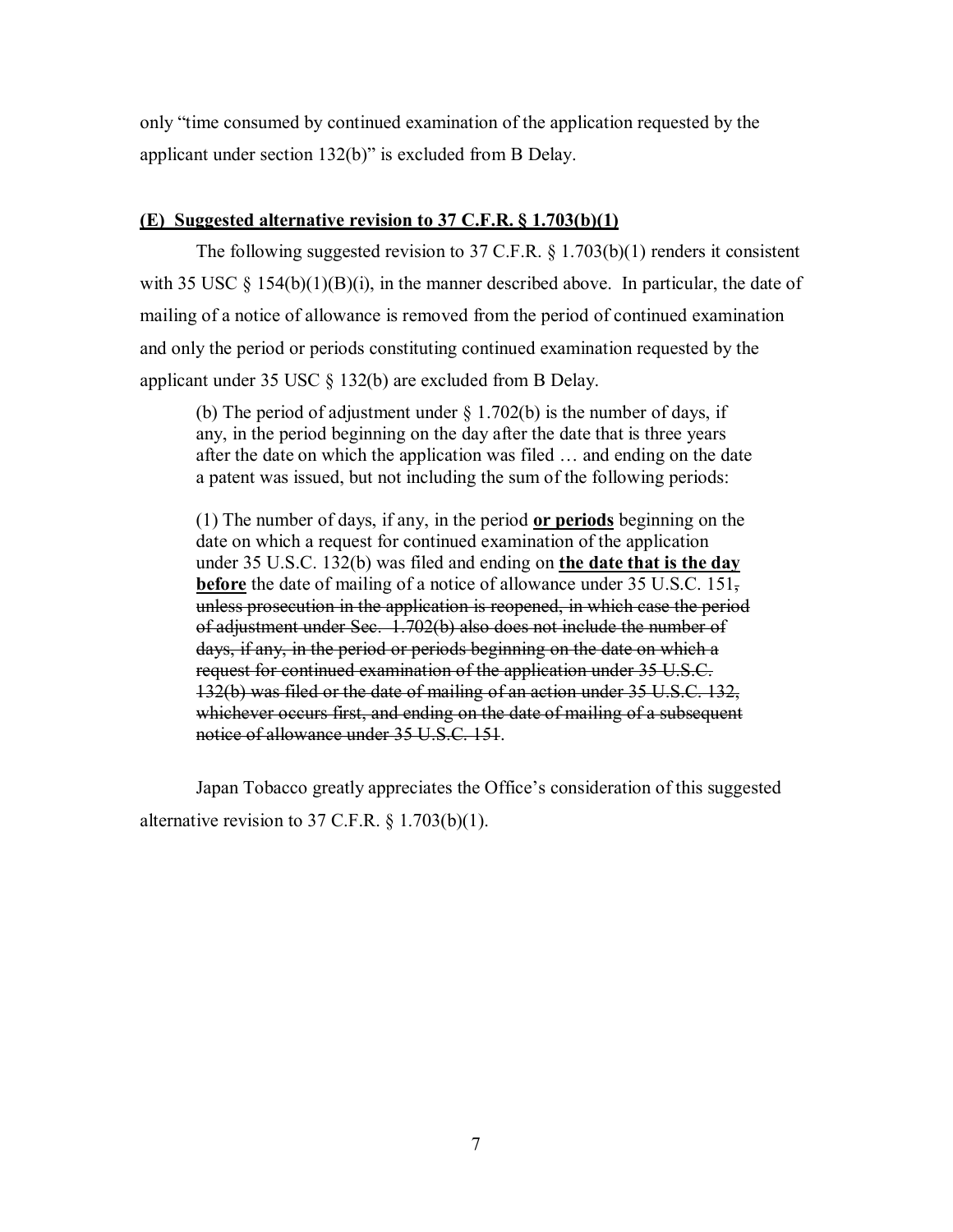# **II. Proposed New 37 C.F.R. § 1.704(c)(12)**

The Notice proposes adding a new 37 CFR  $\S$  1.704(c)(12) and renumbering current paragraphs  $(c)(12)$  and  $(c)(13)$  as  $(c)(13)$  and  $(c)(14)$ . Proposed new 37 CFR § 1.704(c)(12) reads as follows.

(12) Submission of a request for continued examination under 35 U.S.C. 132(b) after a notice of allowance under 35 U.S.C. 151 has been mailed, in which case the period of adjustment set forth in Sec. 1.703 shall be reduced by the number of days, if any, beginning on the date of mailing of the notice of allowance under 35 U.S.C. 151 and ending on the date the request for continued examination under 35 U.S.C. 132(b) was filed.

The proposed new 37 CFR  $\S 1.704(c)(12)$  would result in applicant delay being assessed in those instances where an applicant files a request for continued examination after receipt of a notice of allowance.

# **(A) New 37 CFR § 1.704(c)(12) should only reduce PTA obtained under 35 U.S.C. § 154(b)(1)(B)**

The Office justifies this proposed new rule by stating that

this rule of practice is proposed to ensure that an applicant does not obtain multiple periods of patent term adjustment under 35 U.S.C. 154(b)(1)(B) for the time after a notice of allowance under 35 U.S.C. 151 as a consequence of delaying issuance of the application by filing request(s) for continued examination under 35 U.S.C. 132(b) after a notice of allowance under 35 U.S.C. 151.

Notice at 34683.

Despite the Office's justification above, which is entirely directed to preventing applicants from gaining PTA under the B Delay provision as a result of filing a request for continued examination, the proposed new rule would apply outside of the envisioned context and would unjustly reduce the PTA of certain applicants. In particular, applicants that do not gain PTA under 35 U.S.C.  $\S$  154(b)(1)(B) when filing a request for continued examination after allowance (e.g., for an application that has not been pending for a sufficient amount of time to accrue B Delay), will nonetheless have their PTA reduced (e.g., even if gained under provisions other than B Delay). New 37 CFR  $\S$  1.704(c)(12) should be modified so that it applies only to offset any PTA gained under 35 U.S.C.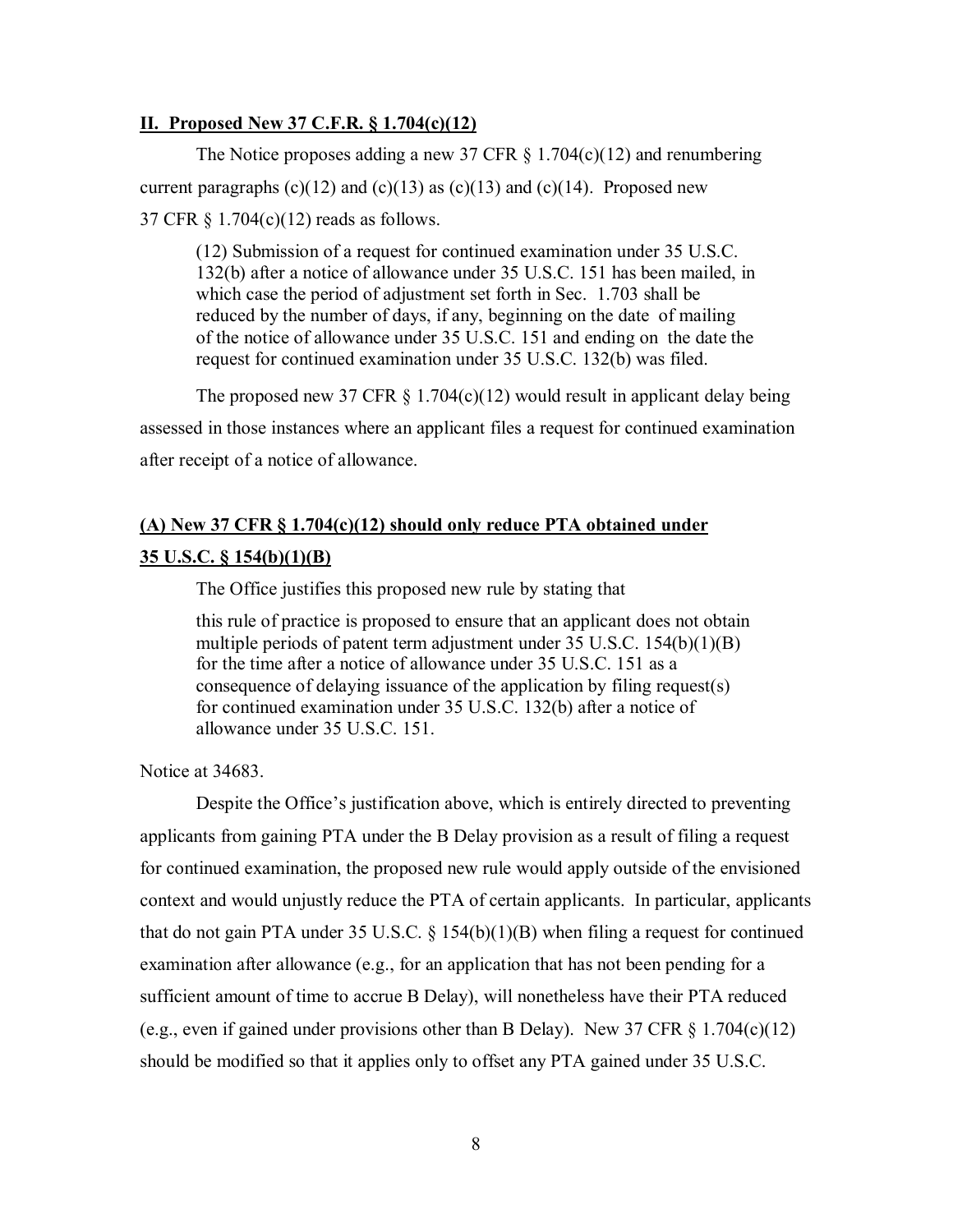154(b)(1)(B). No justification for the broadly effective PTA reduction has been proposed by the Office – and none exists.

#### **(B) Suggested alternative revision to 37 C.F.R. § 1.704(c)(12)**

The following suggested revision to 37 C.F.R.  $\S 1.704(c)(12)$  renders it consistent with the Office's stated justifications. In particular, under the proposed revision the filing of a request for continued examination after a notice of allowance will cause a reduction in only PTA that would otherwise be gained as a result of such a filing – i.e., B Delay.

(12) Submission of a request for continued examination under 35 U.S.C. 132(b) after a notice of allowance under 35 U.S.C. 151 has been mailed, in which case the period of adjustment set forth in Sec. 1.703**(b)** shall be reduced by the number of days, if any, beginning on the date of mailing of the notice of allowance under 35 U.S.C. 151 and ending on the date the request for continued examination under 35 U.S.C. 132(b) was filed.

Japan Tobacco greatly appreciates the Office's consideration of this suggested alternative revision to 37 C.F.R.  $\S 1.704(c)(12)$ .

## **(C) 37 C.F.R. § 1.704(d) should be applied to new 37 CFR § 1.704(c)(12)**

37 C.F.R. § 1.704(d) allows for diligent applicants to avoid a PTA penalty by submitting several categories of information to the Office in an information disclosure statement filed within a short period of time after their receipt. These categories of information include (i) information first cited in a communication from a patent office in a counterpart foreign or international application or from the Office, and (ii) a communication issued by a patent office in a counterpart foreign or international application or by the Office.

The Office stated that 37 C.F.R. § 1.704(d) will not apply to new 37 CFR § 1.704(c)(12). The justification provided for this is as follows.

The provisions of Sec. 1.704(d) would not be applicable to this new provision as the information disclosure statement rules (Sec. Sec. 1.97 and 1.98) provide for the submission of an information disclosure statement after a notice of allowance under 35 U.S.C. 151 has been mailed up until the issue fee is paid without the need for the filing of a request for continued examination under 35 U.S.C. 132(b) (Sec. 1.97(d)), and the Office has a program to allow for the submission of an information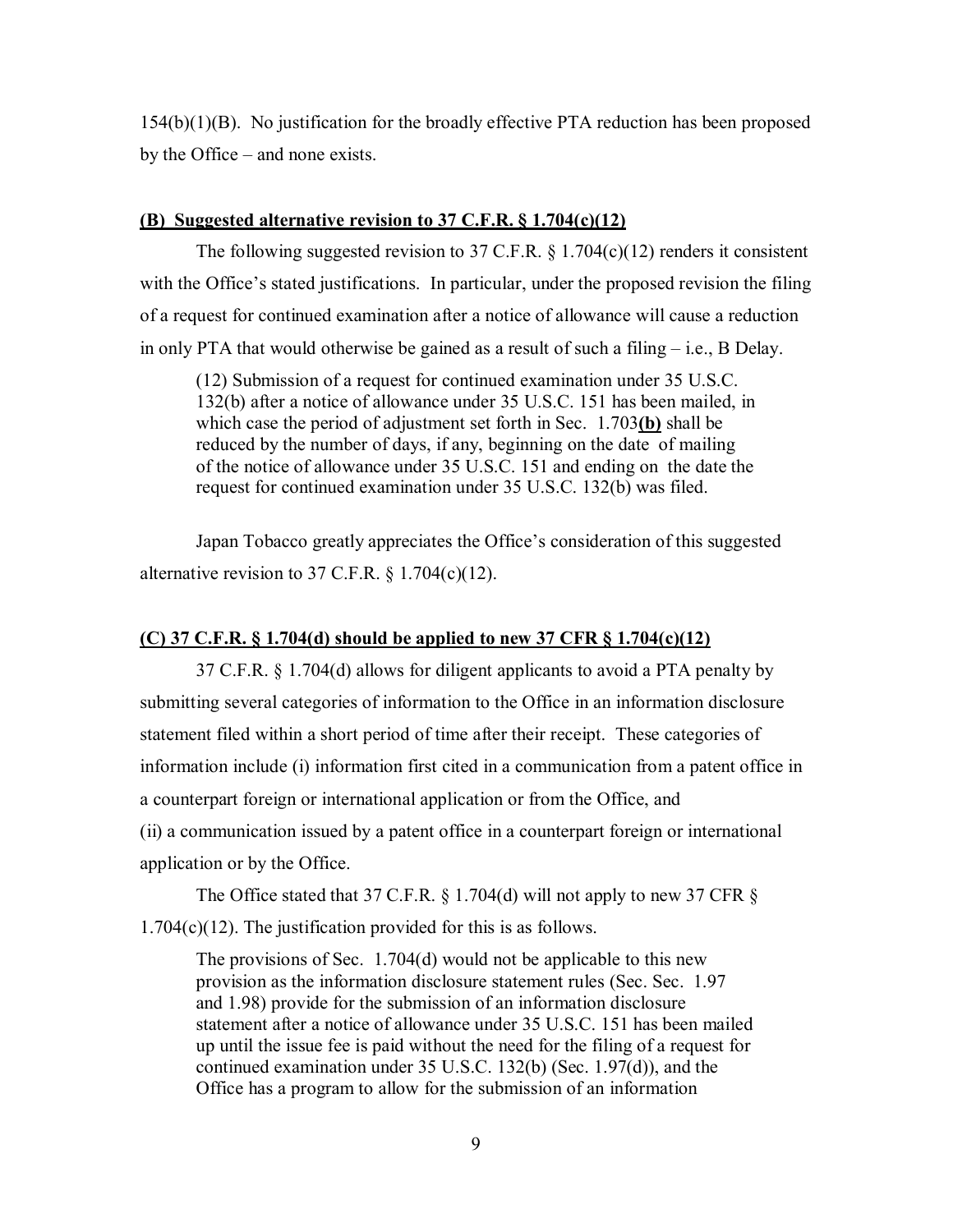disclosure statement even after the payment of the issue fee (Quick Path Information Disclosure Statement (QPIDS) Pilot Program, 77 FR 27443 (May 10, 2012)).

## Notice at 34683

The Office's justification overlooks the fact that 37 C.F.R. § 1.97(e) does not allow for submission of many types of information that are permitted under a 37 C.F.R. § 1.704(d) certification. In fact, the only manner in which 37 C.F.R. § 1.97(e) overlaps with 37 C.F.R. § 1.704(d) is in reference to information first cited in a communication from a foreign patent office in a counterpart foreign application. All other categories of information permitted in a 37 C.F.R. § 1.704(d) certification do not constitute bases for filing an information disclosure statement under 37 C.F.R. § 1.97(e). The Office is therefore incorrect in its suggestion that an applicant that has information that meets the requirements of 37 C.F.R. § 1.704(d) necessarily has the option of filing a post-allowance information disclosure statement under 37 C.F.R. § 1.97(e). The proposed new rules would therefore cause many applicants that seek to diligently submit a post-allowance information disclosure statement with the type of information provided by 37 C.F.R. § 1.704(d) to have no option but to file the newly received information with a request for continued examination and receive an applicant delay penalty under new 37 CFR  $§ 1.704(c)(12).$ 

In view of the foregoing, 37 C.F.R. § 1.704(d) should be revised as shown below, such that a post-notice of allowance information disclosure statement that is filed with a request for continued examination and is accompanied by a  $\S 1.704(d)$  certification will result in no applicant delay being assessed under the proposed new 37 CFR  $\S 1.704(c)(12)$  (or a revised version thereof).

(d) (1) A paper containing only an information disclosure statement in compliance with §§ 1.97 and 1.98 will not be considered a failure to engage in reasonable efforts to conclude prosecution (processing or examination) of the application under paragraphs  $(c)(6)$ ,  $(c)(8)$ ,  $(c)(9)$ ,  $er(c)(10)$ , or  $(c)(12)$  of this section if it is accompanied by a statement that each item of information contained in the information disclosure statement:

(i) Was first cited in any communication from a patent office in a counterpart foreign or international application or from the Office, and this communication was not received by any individual designated in  $\S$  1.56(c)